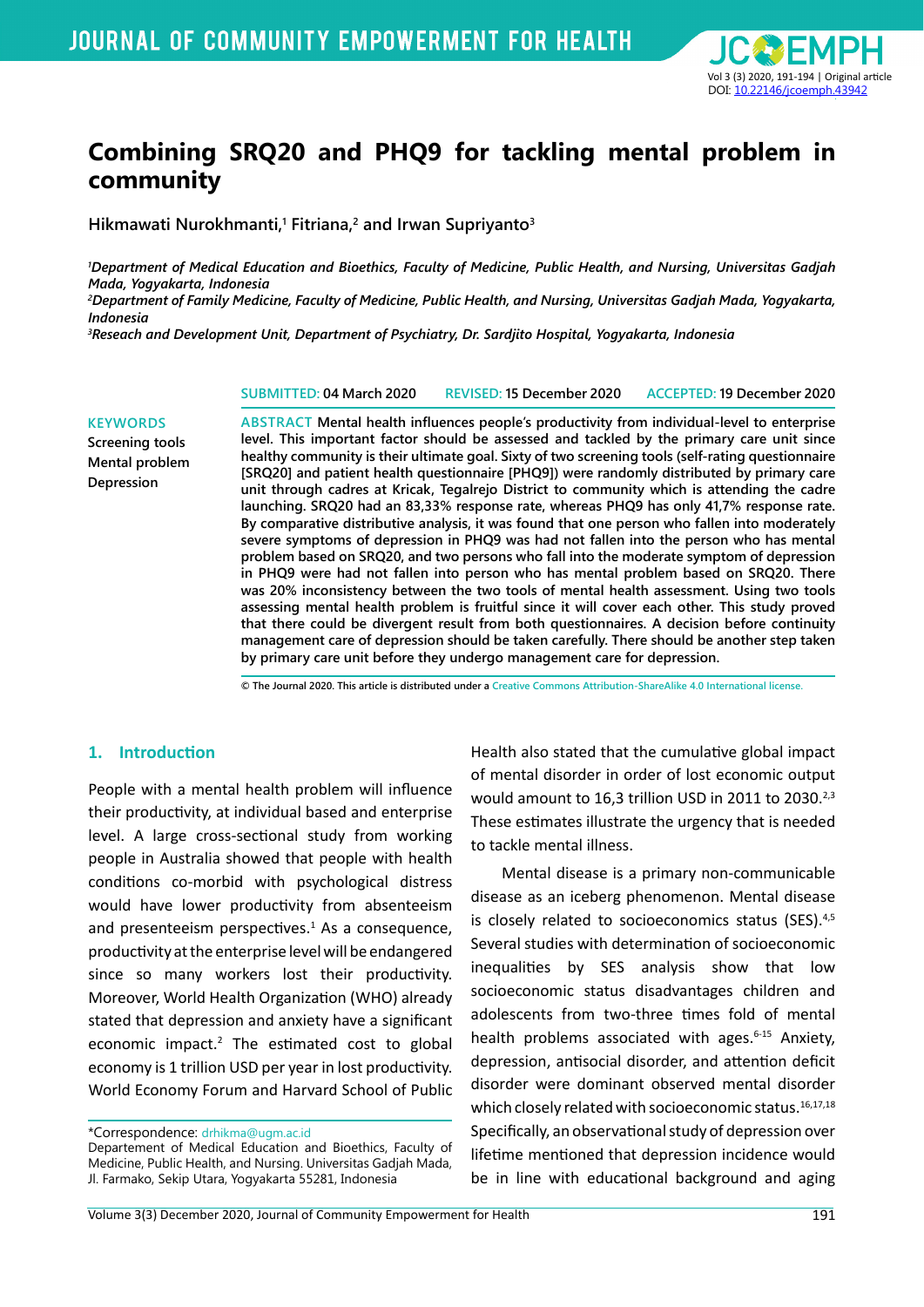which are explained through stress paradigm and the life course perspectives.<sup>7,12</sup> Although stress comes up daily, and a better-educated person reported fewer physical symptoms and less psychological distress than a lower educated person. $19$  In addition, culture and individuals' comparison with their cultural lifestyle expectations, i.e., cultural consonance, also influences people to get stressed.<sup>8</sup>

In 2016, Indonesia's SES condition was declining. It could be predicted that there will be so many mental health problems in the community. The primary care unit must assess and tackle those problems since they should maintain their community healthy to support government programs. Two famous tools, self-reporting questionnaire (SRQ20) and a patient health questionnaire (PHQ9), were used in order to screen out people with mental health problems in Kricak, Tegalrejo District, which has the highest incidence of mental health problem according to district public health unit.

The SRQ20 consists of 20 self-administered questions assessing mental problems in adulthood, namely depression, anxiety-related disorder, somatoform disorder, and neurotics disorder.<sup>20</sup> It is a validated questionnaire with high internal consistency with area under curve 0,854 - 0,958, sensitivity 78,5%, and specificity 81,5%.<sup>19,21</sup> The PHQ9 is an established questionnaire from the previously validated questionnaire PHQ8, which has only eight questions.22 The development of PHQ9 questionnaire was aimed to screen depression as one of highest mental health problem. Using ≥9 as a cut of point, PHQ9 has sensitivity 88% and specificity 88%. It defines depression as mental problem into mild (≤5), moderate (≤10), moderately severe (≤15), and severe depression (≥20). Both tools had convergent validity in assessing depression.<sup>22,23</sup> Nevertheless, both tools had different start point and aim. This study aims to understand the effectiveness of the combination of using both tools in order to help primary health care unit to tackle mental problem.

## **2. Method**

This study was quantitative in design using secondary data from Tegalrejo Primary Health Care that used validated SRQ20 and PHQ9 questionnaires as their tools to screen out mental problems within the community. Sixty questionnaires of SRQ20 and PHQ9 were randomly distributed to people who joined a cadre launching held in a mosque in Kricak, Tegalrejo District, Yogyakarta City. A distributive comparative exploratory analysis was conducted on the filled and returned questionnaire.

# **3. Result**

The subject has characteristics, as shown in Table 1. Fifty questionnaires of SRQ20 from 60 distributed questionnaires had returned. A mental problem is defined by using 6 as a cut off point from the SRQ20 result. As a consequence, seven persons (14%) fell under suspicion of having mental problems. By using 5, 10, 15, 20 cuts of point in defining 25 returned questionnaire, we found that there was 20 person (80%) had mild depression symptoms, 4 people (16%) had a moderate symptom of depression, and 1 person (4%) had a moderately severe symptom of depression. Interestingly, 1 person who fallen into moderately severe symptoms of depression was had not fallen into the person who has mental problem based on SRQ20, and two persons who fall into the moderate symptom of depression were had not fallen into the person who has mental problem based on SRQ20.

## **4. Discussion**

Indonesia's population is number four globally, with around 298 million people stretched from west to east of Indonesia and has a density of around 152 people in kilometers. Kricak is part of Tegalrejo District, which has a density of 11,651 peoples in kilometer square. Among all subjects in this study, 28% were not working, 70% married, 62% graduated from senior high school, and 12% needed medical attention for chronic non-communicable diseases. It could be predicted that people in Kricak have low socioeconomic status, bringing more significant inequalities among the community. In turn, stress or psychological problem has a high incidence in Kricak district.<sup>6-15</sup>

With an 83,33% response rate, SRQ20 showed that seven from 50 (14%) subjects were concluded to have mental problems. Compare to SRQ20, PHQ9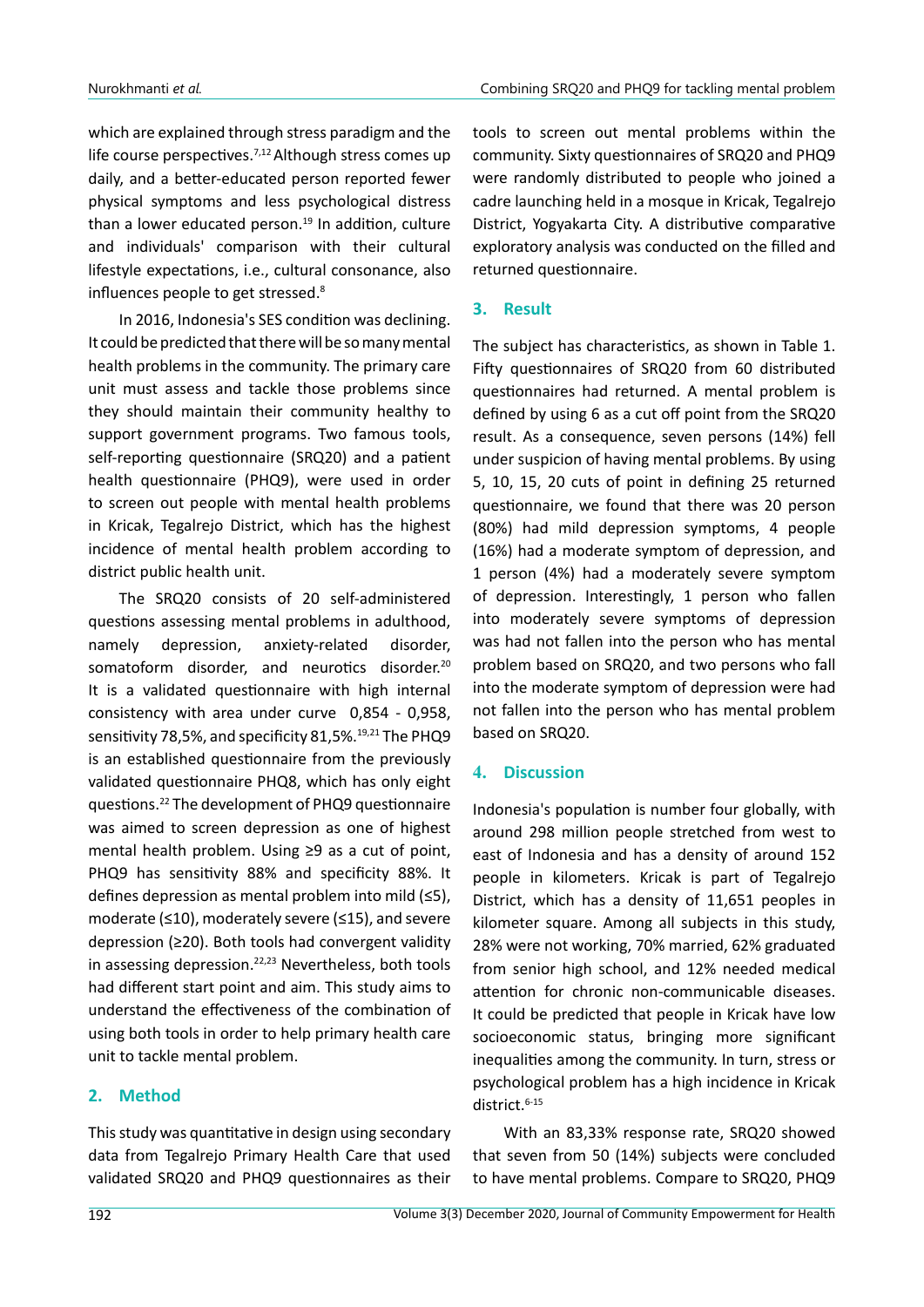#### **Table 1.** Subject characteristic

| <b>Characteristic category</b>         | n (%)            |
|----------------------------------------|------------------|
| Mean age, year $\pm$ SD                | $36,33 \pm 14,2$ |
| Age, n (%)                             |                  |
| >35 years old                          | 29 (58)          |
| 20-35 years old                        | 4 (8)            |
| <20 years old                          | 11 (22)          |
| Missing data                           | 6(12)            |
| Gender, n(%)                           |                  |
| Male                                   | 15 (30)          |
| Female                                 | 35 (70)          |
| Working status, n(%)                   |                  |
| Working*                               | 36 (72)          |
| Not working                            | 14 (28)          |
| Marital status, n (%)                  |                  |
| Not married yet                        | 14 (28)          |
| Married                                | 34 (68)          |
| Widow                                  | 2(4)             |
| Education, n (%)                       |                  |
| Elementary/ junior high school         | 16 (32)          |
| Senior high school                     | 31 (62)          |
| Diploma                                | 3(6)             |
| Disease history, n (%)                 |                  |
| Hypertension                           | 2(4)             |
| <b>Diabetes</b>                        | 2(4)             |
| <b>Heart disease</b>                   | 0(0)             |
| Stroke                                 | 1(2)             |
| Asthma<br>$\mathbf{r}$<br>$\mathbf{r}$ | 1 (2)            |

\*employed or self-employed

had a low response rate, which could be caused by the incomprehension of questionnaire handling. The PHQ9 questionnaire showed that 80% of the returned questionnaire had mild symptoms of depression, 16% from the returned questionnaire had moderate symptoms of depression, and 4% from the returned questionnaire had moderately severe symptoms of depression. This finding could mean a more significant incidence of depression within the community. Interestingly, there was an inconsistency between the two screening tools. Although it had a small number, three depressed peoples could not receive proper care continuity from depression if the primary care unit only used SRQ20 as their only screening tool.

Both questionnaires assessed depression, but this study found a divergent result from both questionnaires. As also reported by Hanlon and colleagues, SRQ20 does not cover depression symptoms, i.e., irritability.<sup>23</sup> It is just merely

because PHQ9 assesses depression according to DSM (Diagnostic and Statistical Manual of Mental Disorders) IV criteria while SRQ20 is broader than others. Consequently, SRQ20 does not assess mood disorder of depression in detail, such as irritability, anhedonia, and depressed mood. Therefore, double tools for primary health care screening in assessing depression in the community will benefit the community.

### **5. Conclusion**

Using both questionnaires will give primary health care advantages in assessing depression as a harmful mental problem. Although a divergent result could be the outcome, primary health care should decide who needs continuity of care for depression. The best attempt is to provide mental disease experts who will decide each screening case from both questionnaires, although it might not be feasible for all primary health care settings. Therefore, there should be another strategy or steps to make the community's best decision by primary health care before continuity care of depression management is established.

#### **Conflict of interests**

There is no conflict of interest.

#### **References**

- 1. Holden L, Scuffham PA, Hilton MF, Ware RS, Vecchio N, Whiteford HA. Health-related productivity losses increase when the health condition is comorbid with psychological distress: finding from large cross-sectional sample of working Australia. BMC Public Health. 2011;11:417-431.
- 2. Bloom DE, Cafiero ET, Jane-Llopis E, Abraham-Gessel S, Bloom LR, Fathima S, et al. The global economic burden of non-communicable disease. 2011. Geneva: World Economic Forum. Available from: http://www3.weforum. org/docs/WEF\_Harvard\_HE\_GlobalEconomic BurdenNonCommunicableDiseases\_2011.pdf
- 3. Kelland, K., Mental Health Crisis could cost the world \$ 16 trillion by 2030 (https://www.reuters. com). Health Care & Pharma, (updated October